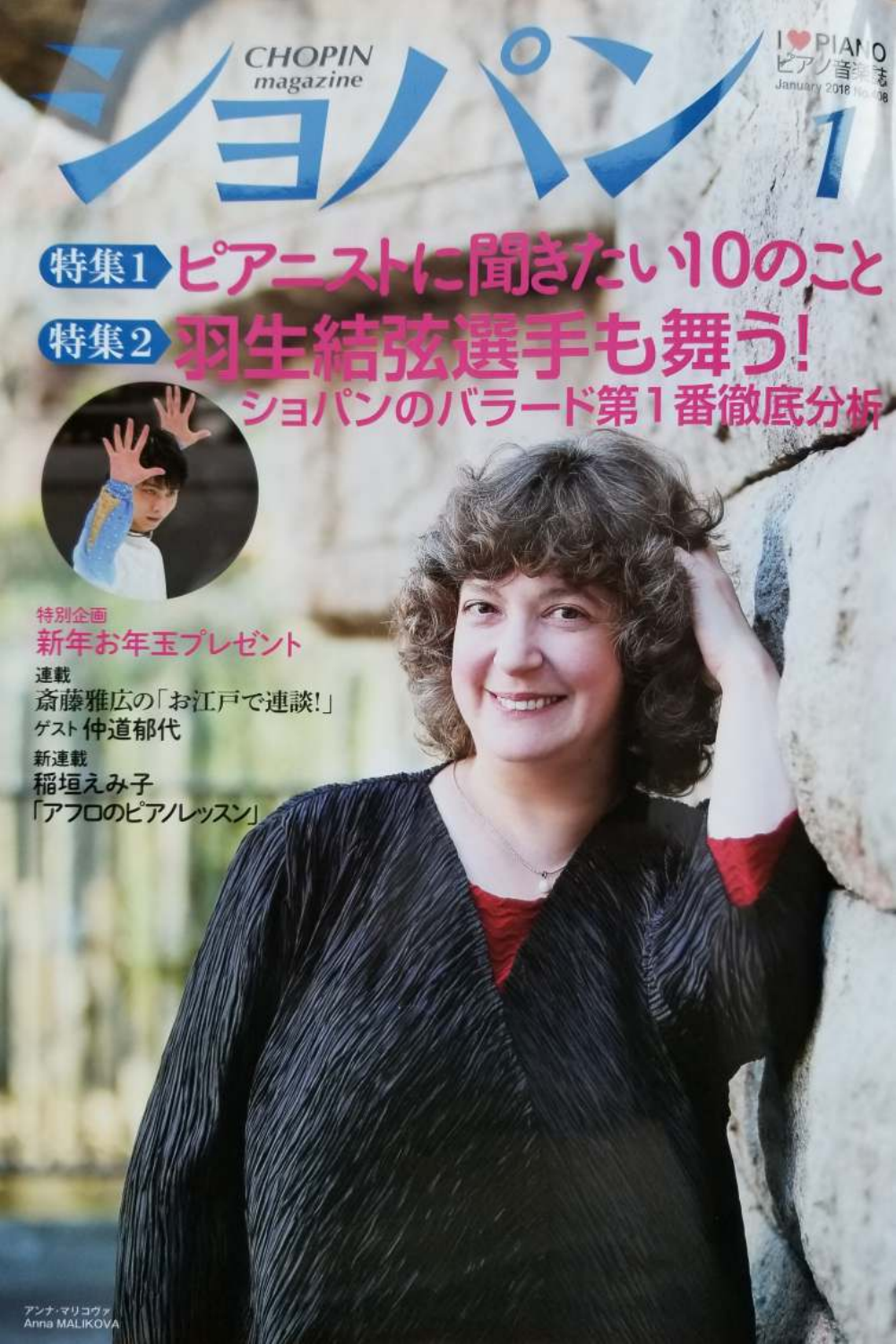### 2018 January

Vol.35 No.1 Total No.408 (12月18日発売)

80

バラード第1番に隠された不協和音の謎ままか

楽聖とショパンのバラード第1番!

弾いてみよう! バラード第1番誌上レッスン【##\*\*

往年のピアニストたちとショパン《バラード第1番

■斎藤雅広

|菊地裕介 || グジェゴシュ・ニャムチュク || 宮谷理香 || 横山幸雄

-―ド第1番 ピアニストの目にはどう映る!?

78

74

 $70$ 

66

マリコヴァ) 田中宣明(羽生結弦) 表紙デザイン 相接线 目次写真 山路ゆか (アンナ・マリコヴァ)

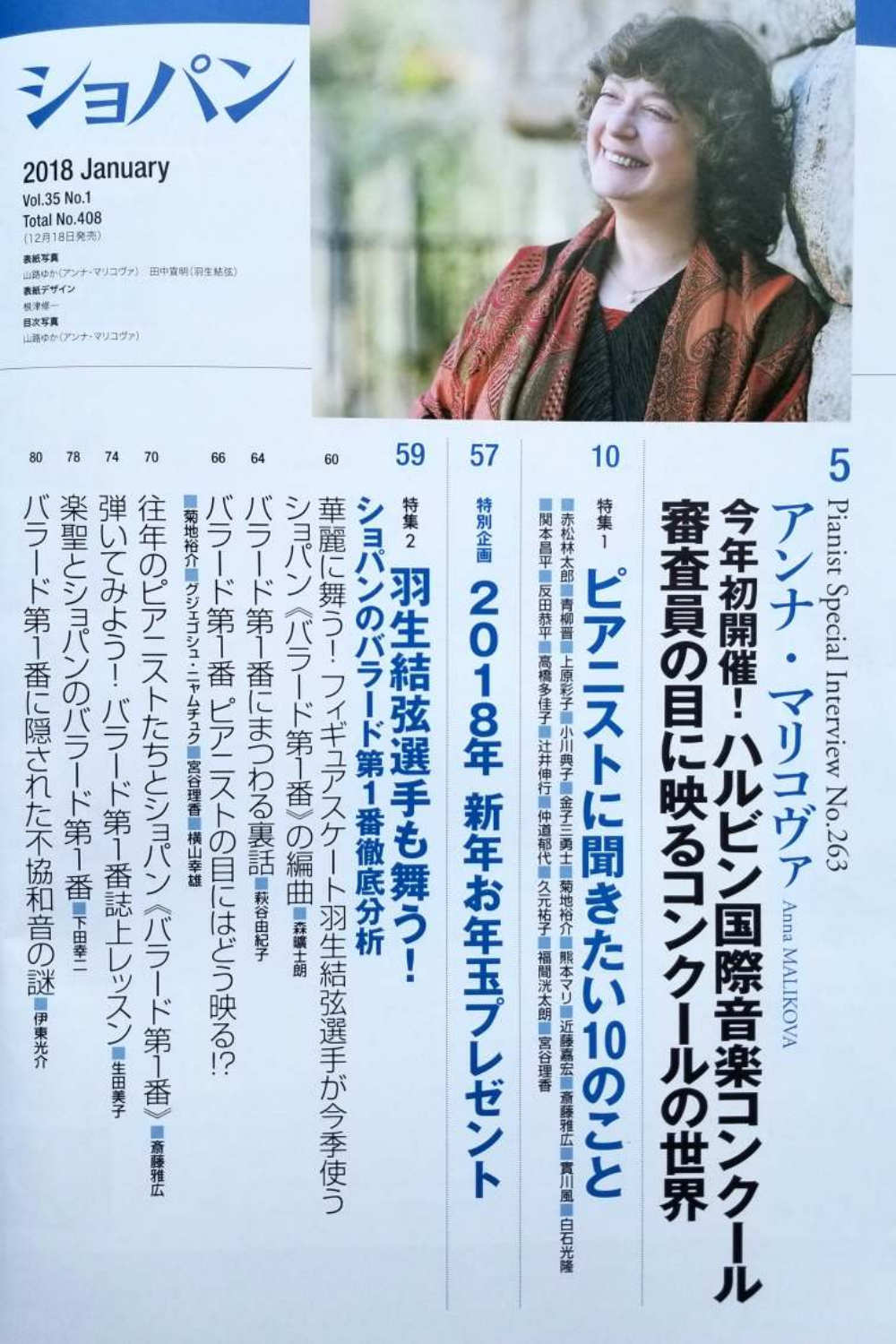From 12 January in China the "Int'l Harbin Music Competittion will be held, with Anna Malikova serving on the jury. A world class pianist, she has often performed and given masterclasses in Japan, fascinating music fans with the beautiful sound colours which her fingers produce. With her gentle personality and always cheerful, she makes everybody around her feel happy... We met a charming Anna Malikova.

<mark>ianist</mark><br>pecial

erv<mark>iew</mark><br>»263

# **First time this Year!**

**Harbin Int'l Music** Competition

In the focus of the competition world,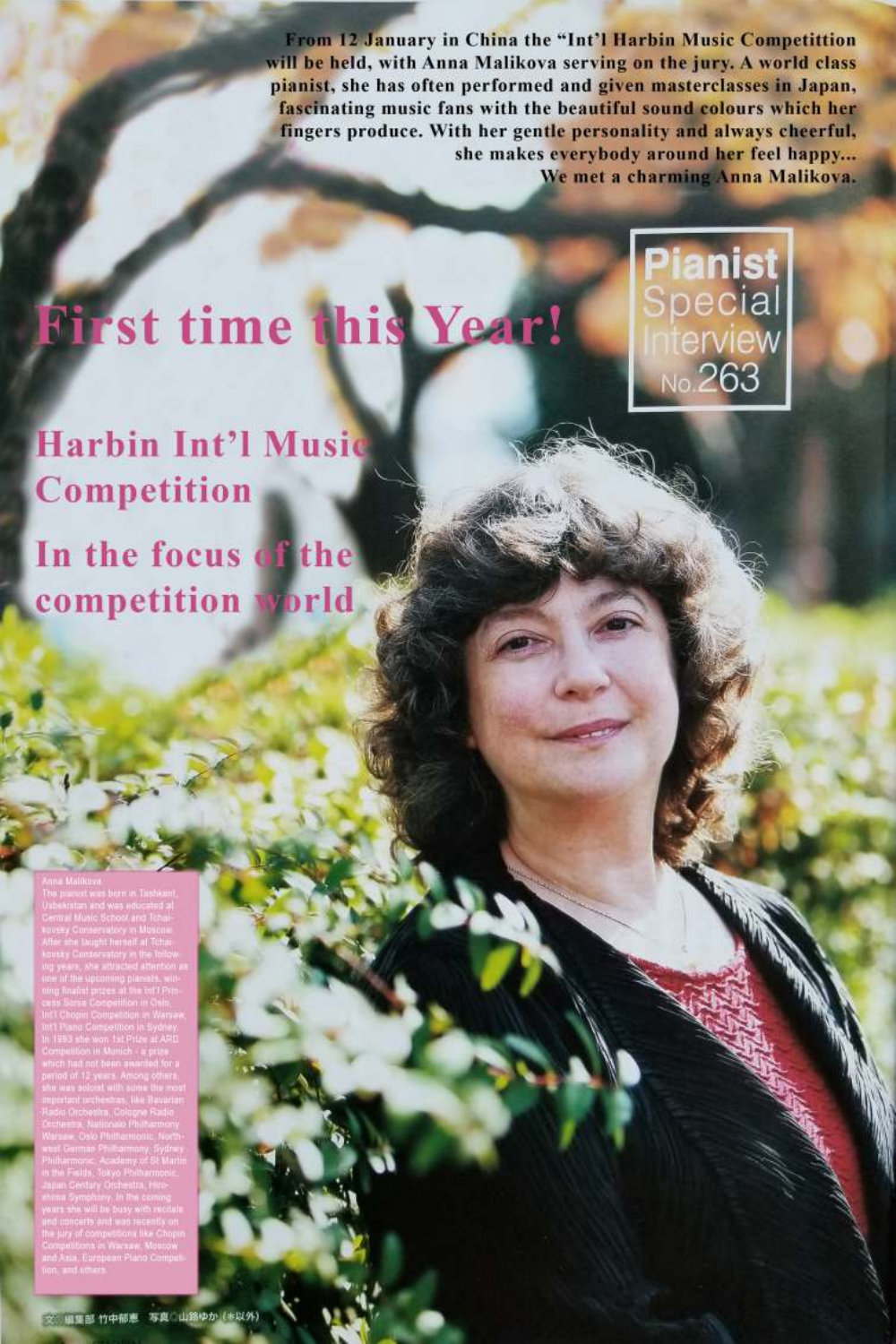

#### About one of the biggest competitions worldwide

You are one of the jury for the 1st International Music Competition Harbin. What kind of competition is this IMCH? Could you explain its character?

It is a new competition, organized by the City of Harbin in Heilongjiang province and by Harbin Conservatory of Music. It will be one of the biggest competitions of the world, with the three sections violin, voice and piano. The Chinese do everything in grand style! It is the same with the conservatory, it is absolutely huge! I can say, that I have never before seen such a beautiful and enormous conservatory before! And it is very interesting for me to see, that it is built totally in Russian style! Do competitions have something like a "character"? I don't know. What I however know is, that my husband (he is the general secretary) is trying, like at last Tchaikovsky Competition, to organise an open, fair and transparent event. This is seemingly not so easy in China.

I've heard that you were on the jury for the selection of the contestants in August. And I think that the results of applications have been announced. How is the atmosphere of this competition? And What do you expect the contestants to do?

For me the atmosphere during the video screening was very friendly and sympathetic – although we had really a lot of work! We tried to take our task very seriously: we listened to about 150 videos and were sitting for 4 days from morning until evening. I know, that this part of screening is not done with the same devotion at other competitions! The results have been published on the website on 1 september, even the playing order of the first round. I find this a very good idea: all contestants can plan from beforehand when they would like to arrive, for instance to avoid problems with jetlag etc.

#### This Competition will be held in Asia. What do you think of the Asian pianists, including Japan?

Haha, maybe it is not so important what I think, if one looks only at the facts: there are many, many pianists from Asian countries, especially from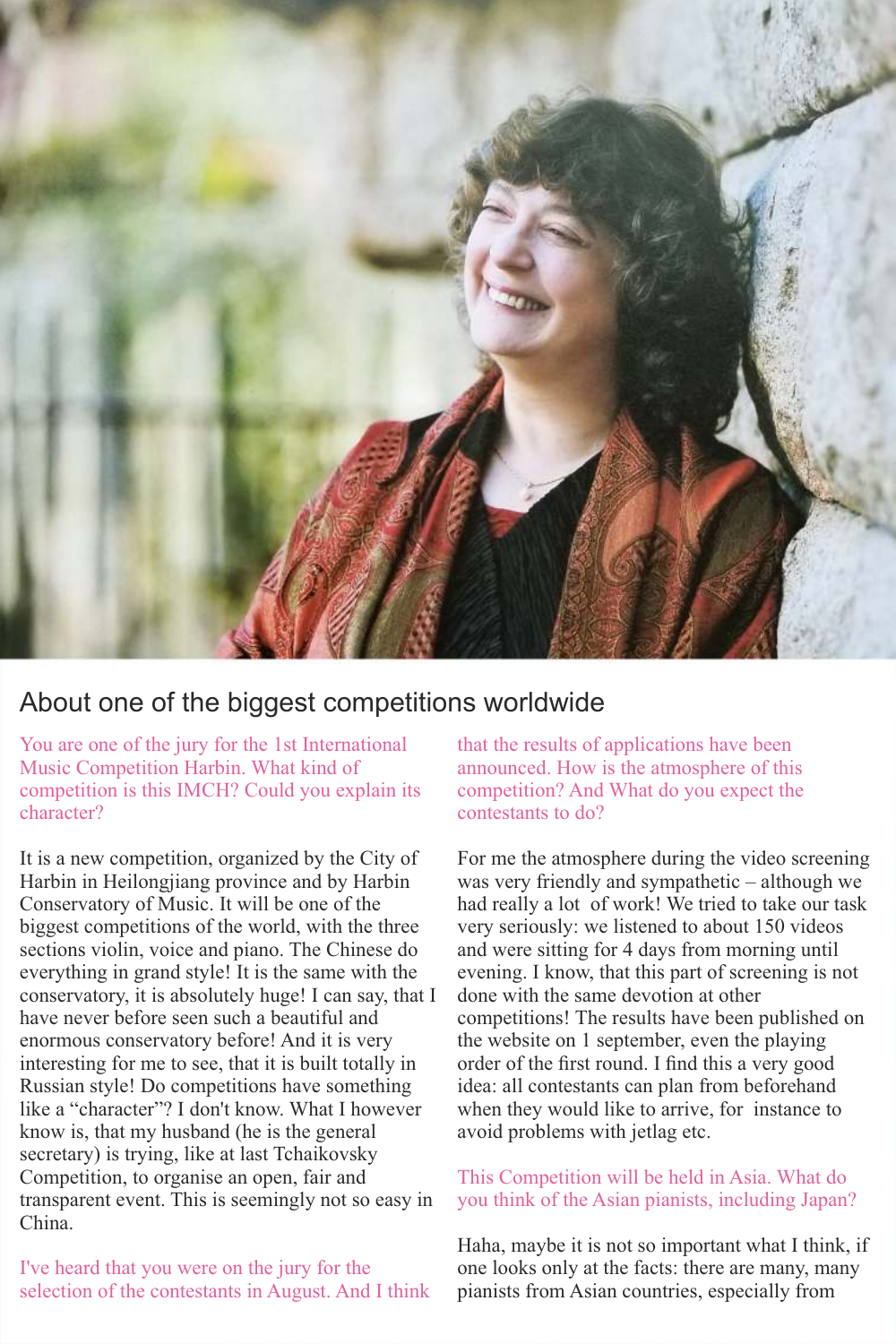#### Pianist Special Interview no. 263

Japan, Korea and China. Japan has a longer tradition of classical music than any other Asian country, this is visible by the intense music life of Japan, by the good musical education etc. Japan began a little earlier with this than Korea and much earlier than China. I don't think one country is "better" or "worse" than any other country, not in Asia and not in Europe.

You yourself won 1st Prize at the ARD Competition Munich and other competitions. You also acted as judge at many famous competitions. What is a competition for you? What kind of thing it is?

A competition is first a lot of stress, an enormous effort for everybody who prepares himself for participation. Nobody goes to a competition just for fun! It is more a technical thing: without success at competitions it is really very difficult to make yourself known and begin to work! For me I can definitely say, that the ARD helped me a lot, also Chopin Competition, but not Osly and not Sydney, where I also took part. For me as a judge today things look naturally different. If you try to be serios, it is also not much fun! It is a lot of intense work and the feeling of responsibility does not really make it easier. But I don't sit in very many competitions and don't want to belong to those who make this their "speciality".

You are giving many masterclasses. Why? And I am sure you've been listening to many young pianists. How do you feel about the current world of piano?



with husband Peter Grote

Yes, it is true, I am listening to many young people. During the last decades piano playing has reached a level, which – I believe – Bach and Beethoven could not imagine. There is plus and minus to that. I wonder whether it is possible to play the piano (or violin, cello,...) better than today, I think we have reached something like the peak. On the other side: true musicianship is as rare as it ever was! I want to repeat what my teacher Lev Naumov once said: "Among the very

> many fabulously well playing young pianists today it becomes more and more difficult to find true musicians". I have nothing to add to this!

> How did you start the piano? How did you decide to become a pianist? Is there any episode with your teacher? What is the piano for you?

Both my parents were pianists, so my way to the piano is not so surprising. When I was a small child, I began to imitate my mother



2017 December, masterclass in Hamamatsu; Anna Malikova and students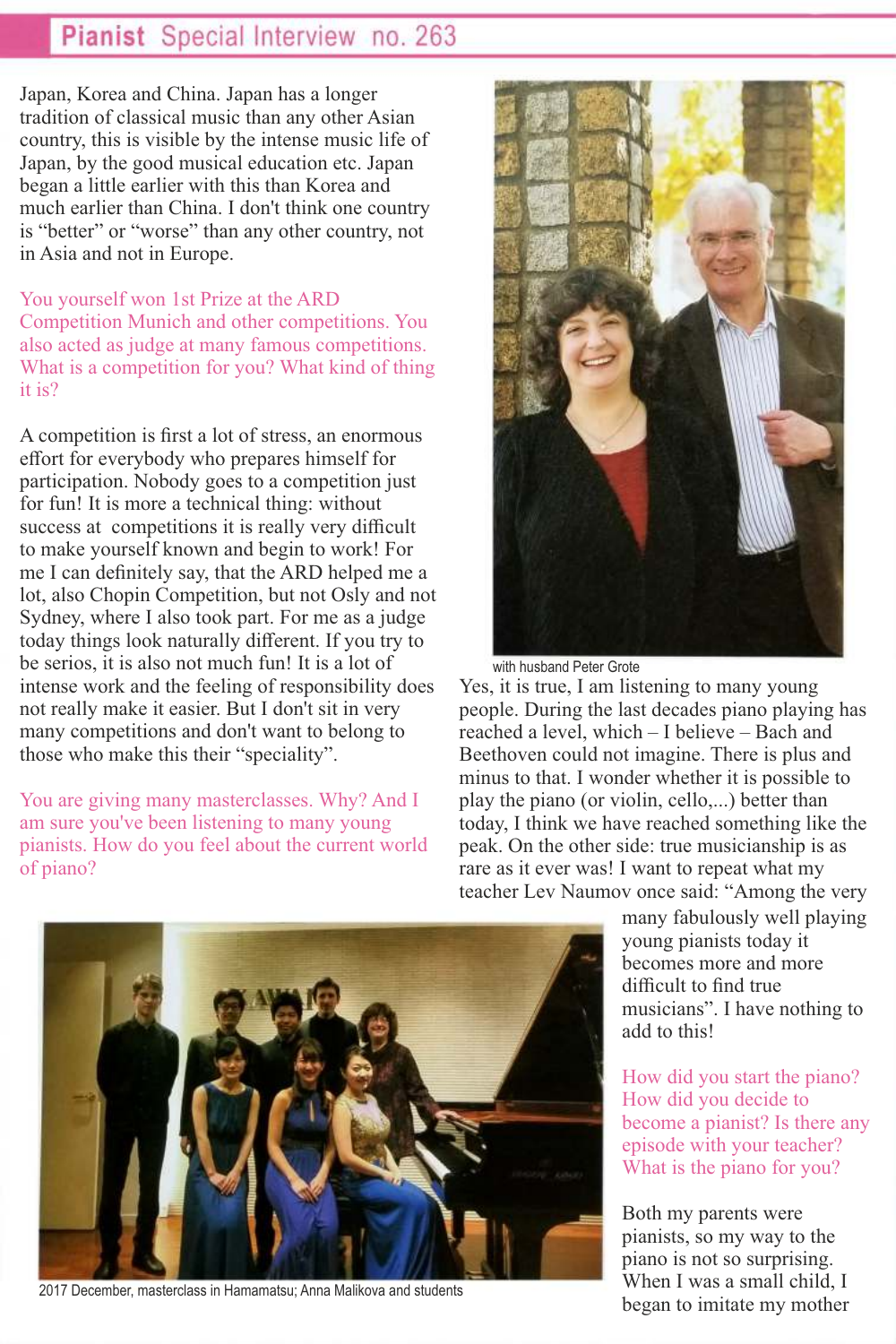on the piano and she used this to make me progress, kind of like playing with me. When I was small I wanted to dance, like many kids. But she said: if you want to dance like a ballerina, you must of course be able to play the music, therefore you need a proper teacher! She tricked me out, and eventually I was accepted into the class of Tamara Popovich, at the time a famous teacher in Tashkent. My dancing plans did somehow not materialize. I did not really "decide" to become a pianist, everything in my life developed somehow naturally.

#### When you are not playing the piano, how do you spend your time?

Well, music is pretty much occupying my time. Don't forget that a musician has constantly to practice and prepare concert programs. Besides I am travelling a lot, which also costs much time and energy. But I like to read books, to meet with friends etc.

You've been in Japan many times. Do you remember your first time? What kind of impression do you have about Japan?

Oh, my first time in Japan was almost like a culture shock! Everything was different from what I knew before: the climate, Japanese politeness, cleanliness, organisation... For instance, to tell the truth: during my first visit I had difficulties to eat sushi and sashimi, I just could not imagine that it is possible to eat raw fish. That was more than 20 years ago. But today I love sushi! My husband and me are lucky: we live close to Düsseldorf, where there are many Japanese shops and restaurants. We especially like to buy sushi in one shop – my husband speaks Japanese and we always get a load of extra food, just because he is able to have jokes with their staff in Japanese!

#### Is there any composer that you are now working on especially?

Not really. Much depends on what I am asked to play. Usually, in Chopin years, I am asked a lot to play Chopin. But for instance I also play Scriabin and have released a set of CDs with all his sonatas for his 100th anniversary. What I can say however is, that I am not really much "experimenting" with music – when it becomes too techincal, too electronic or when "music" is written not in traditional form but looks like graphics, I have my reservations...

#### Could you tell me about your future projects?

Well, I will be in January in Harbin on the jury, but I will also play Beethoven's Choral Phantasy in the opening concert of the competition. Actually, I will only judge in the 1st round and then be replaced by Martin Engstroem of Verbier Festival: he could not come from round 1. And I can not continue after round 1, because I have to return quickly home: we are preparing a new CD recording with the piano quintets of Schumann and Shostakovich, for which I will be joined by Belenus Quartet from Switzerland. With these works we will go on tour in autumn 2018. Additionally I will be giving classes and will play